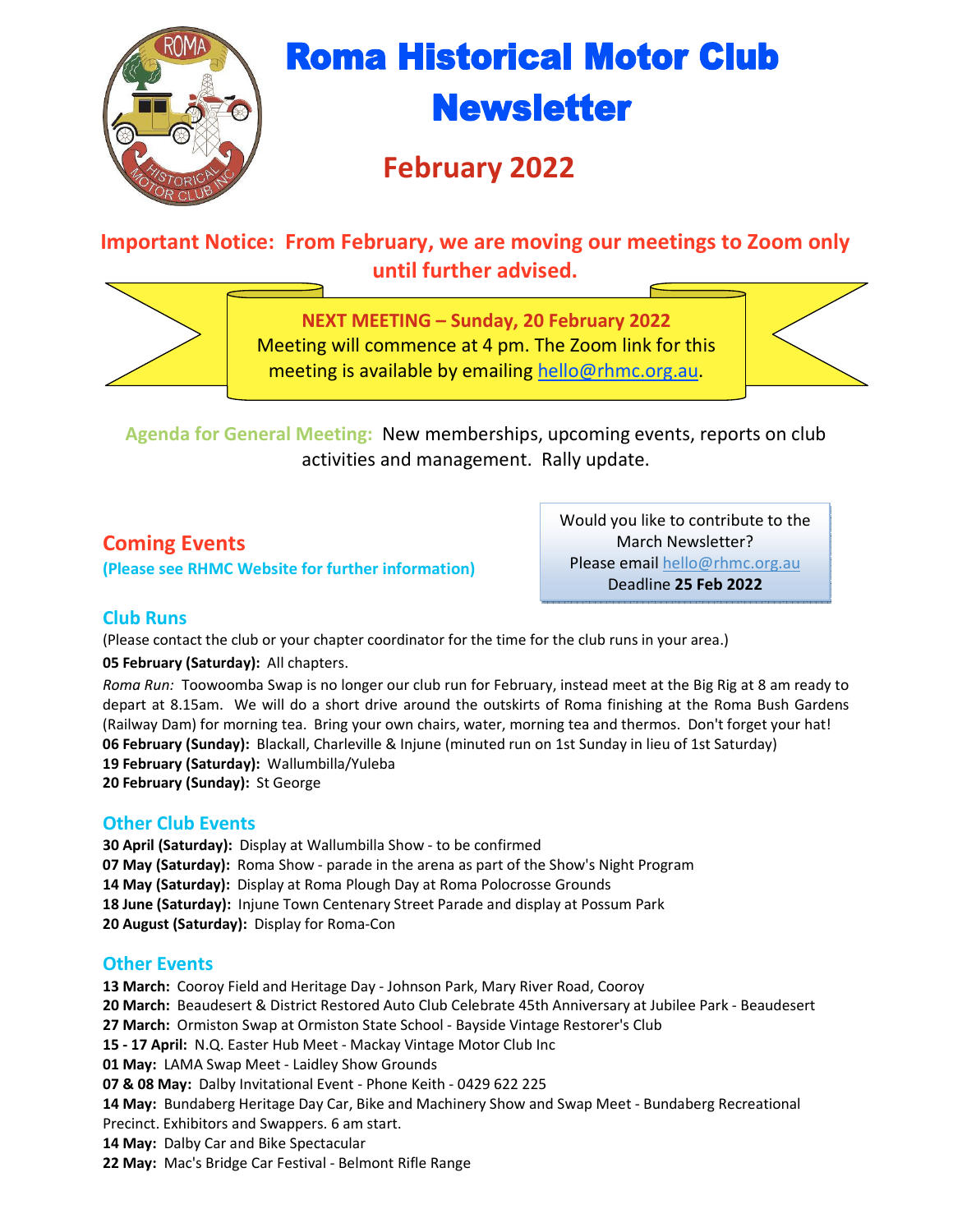## **Roma Historical Motor Club Inc**

**MINUTES OF MEETING HELD ON: 19 December 2021 – Roma Community Men's Shed Meeting opened**: 4PM **PRESENT:** As per attendance book: - Present 26 **VISITORS**: **APOLOGIES:** Jason Sullivan, Warren Forbes, Nazima Dan, Laurie Fitzgerald, Pat Sheehan, Michelle Huntly.

#### **The club notes the death of Robert Menz, a long-standing member of the club. 1 Minute's silence was held.**

**MINUTES OF PREVIOUS MEETING:** Minutes of Meeting held at Roma Senior Citizen's, have been distributed via newsletter and taken as read. Moved Ken Dawes, Seconded Chrissy Gould - Carried.

#### **BUSINESS ARISING FROM MINUTES:**

- $\bullet$  Rally See separate rally report
- Dropbox ongoing Karen and Jason to investigate this over the Christmas break
- Roma Plough Day Display and National Motoring Heritage Day to be discussed in General Business.

#### **INWARDS CORRESPONDENCE:**

- 1. Various magazines and newsletters from other clubs mostly via email.
- 2. Various email replies to outward emails club members.
- 3. QHMC Minutes and Correspondence for November meeting, Agenda for January meeting.
- 4. Email from headspace re a display at Roma Con next year. More details to follow. It will be on 30<sup>th</sup> August.
- 5. Email from CHIPS Injune re Parade and Display for Injune Centenary on Saturday 18th June. Request to complete event form and send safety plan and insurance certificate of currency.

#### **OUTWARDS CORRESPONDENCE:**

- 1. Newsletter December/January via email and post
- 2. Emails sent to organise club runs/meetings and events.
- 3. Emailed magazines from other clubs forwarded to specific email group
- 4. Welcome email to Andrew Coulsell
- 5. Reply to headspace re the display at Roma Con. We have put the date in our calendar and have sent through our safety plan for displays and the certificate of currency for our insurance. We will await further details.
- 6. Sympathy Card to Janet Menz and family on the passing of Robert
- 7. Email to CHIPS Injune with competed event form, our safety plan for displays and the certificate of currency for our insurance.

Moved Ken Dawes Seconded Maree Worland that the inwards correspondence be accepted and the outwards be adopted Carried.

#### **BUSSINESS ARRISING FROM CORRESPONDENCE**:

- The club website calendar has been updated with events information.
- Emails about events have been forwarded to members.
- Details of display for headspace to be worked out later.

#### **TREASURERS REPORT & ACCOUNTS FOR PAYMENT:**

**Read** & moved by Veronica Beitz. Seconded Luke Huntly Carried

Accounts for Payment – Roma Men's Shed and reimbursement for Nazima Dann. M Veronica Beitz,

#### S Maree Worland. Carried.

#### **OTHER REPORTS:**

- **Membership –** 225 (adjusted) add any new memberships.
- **QHMC –** Ken Dawes Not much to report minutes but the events listed in their minutes have been added to our calendar. From previous minutes, if anyone in the club has a car 100 years old or more please contact the club or Ken if you are interested in getting a 100 year badge.
- - **RHPI Ken Beitz** Plough Day Date 14th May
- **RUNS COORDINATOR**  Des and Donna Sutton
- **RALLY** 
	- o 100 badges have been purchased.
	- $\circ$  No reply from Shannons yet re rally bags, cardboard make/model/year signs and car number stickers. Will follow up at the Toowoomba Swap
	- $\circ$  Not sending out entry forms or advertising until the New Year because of the likelihood of the impact of Co-vid on events.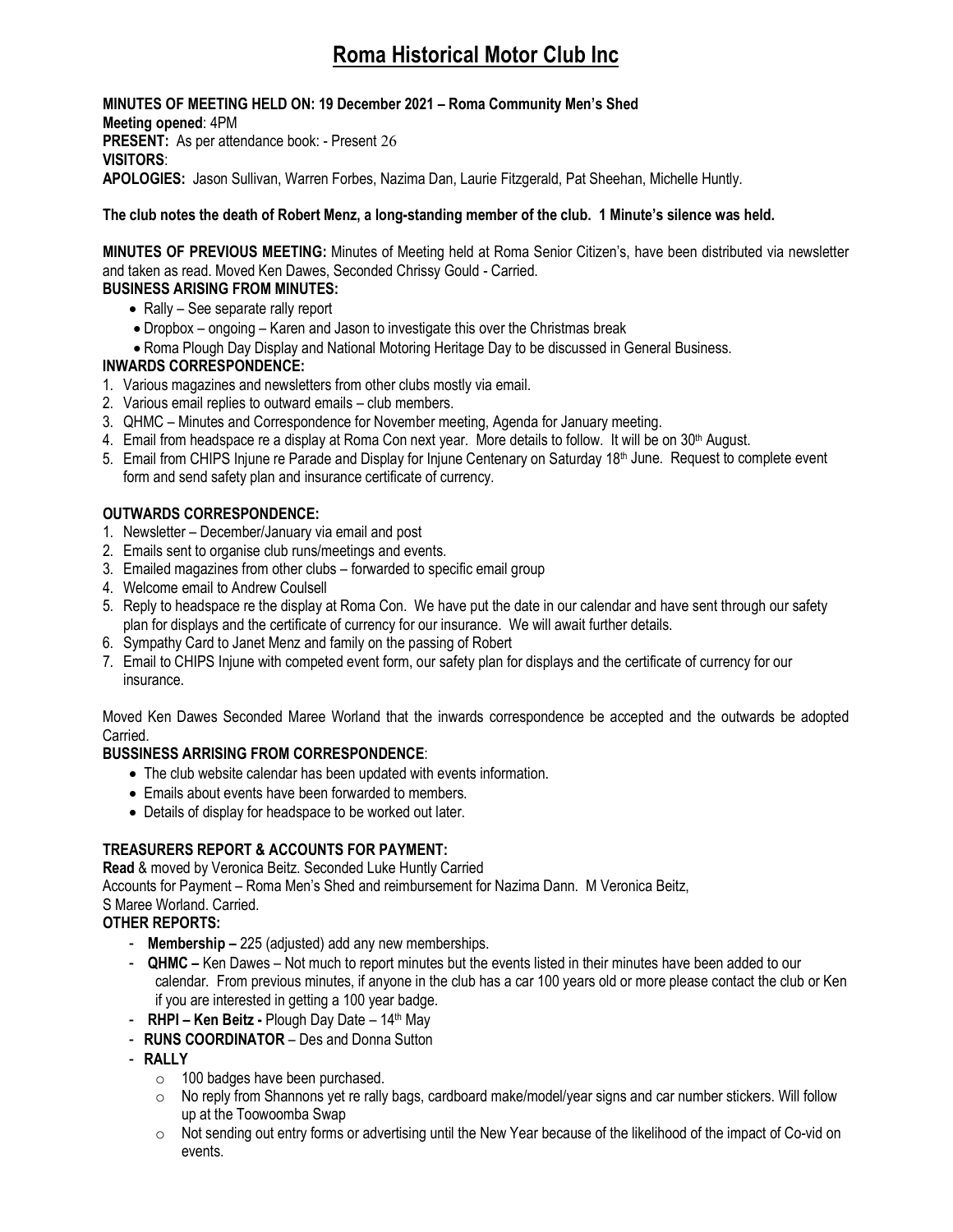#### **MEMBERS REPORTS - EVENTS:**

- **Christmas Street Party** Well done to the Council for a great evening, 5 cars on display with Santa arriving in the decorated '27 Oldsmobile.
- **Christmas Party Thanks** to Di and Laurie, Patsy and John, Nazima and Donna and all who helped. It was well attended even with the last-minute change due to the wet weather.
- **David Bowden** reported on his tour with the hearse. This run is being noted in the minutes as a club event at this meeting as it was only organised after our last meeting.
- Lynn and David Bowden took their car to Toowoomba for their Granddaughter's Formal.

#### **CHAPTERS:**

- **Charleville Chapter** Formal run for Charleville High School was on the front page of the paper
- **St George** run was read by Mark Worland

#### **COMING EVENTS: See the newsletter or website. GENERAL BUSINESS:**

- **National Motoring Heritage Day 15th May** the Roma Plough Day run by Roma Historical Precincts will be on Saturday 14<sup>th</sup> May. It is suggested we do our National Motoring Heritage Day display there in conjunction with it. 9.30am to 2.30 pm. John F. is not available to organise run to Westhaven and Pinaroo so we might just have our meeting at Apex Park with the vehicles on prominent display and invite the ice-cream bus and coffee van. We can also do a run to the various aged care facilities as one of our monthly social runs.
- **Co-vid vaccine mandate**  I have contacted the Co-vid hotline (22/11/21 and 13/12/21) and received the following advice. This is my (Karen's) understanding of our position after these phone conversations and by viewing the newly published guidelines. Social runs are okay, being an outdoor activity of less than 5000 people. However, if our club event takes us to one of the places on the restricted list, then it is our responsibility to advise our members that the mandate is in place and will be checked by the venue. Meetings fall into the community facilities guidelines and nonvaccinated are permitted with 1 person per 2 sq m. Our rally will be okay as an outside event of less than 5000 people. However, our dinner at the RSL Hall falls in the private hire category and we can have 20 people or 1 in 4 sq m whichever is less, if we have unvaccinated people. The parade for the Easter in the Country is an outdoor – non ticketed event so I think that unvaccinated will be permitted.

#### **Next meeting**

**Sunday 20th February - Roma Community Men's Shed - 27 to 29 Chrystal Street Roma -** Arrive by 3.30 pm - BYO afternoon tea, thermos, and water. Meeting will commence at 4 pm

(Footnote since this meeting took place: Due to the rapid spread of COVID 19 in Queensland and the age demographic in our club, the executive have decided that the next meeting will take place via a Zoom link only. This new strain is highly contagious, and this decision was taken in the interests of our members. We are planning to continue to have social runs so that we can enjoy our vehicles during these uncertain times. We must all remember to keep at safe distances.)

**Meeting closed** 4:55 pm

#### **For Sale/Wanted**

If you have anything you wish to put in this section please email it to hello@rhmc.org.au. *All For Sale/Wanted notices will be run for 3 months.*